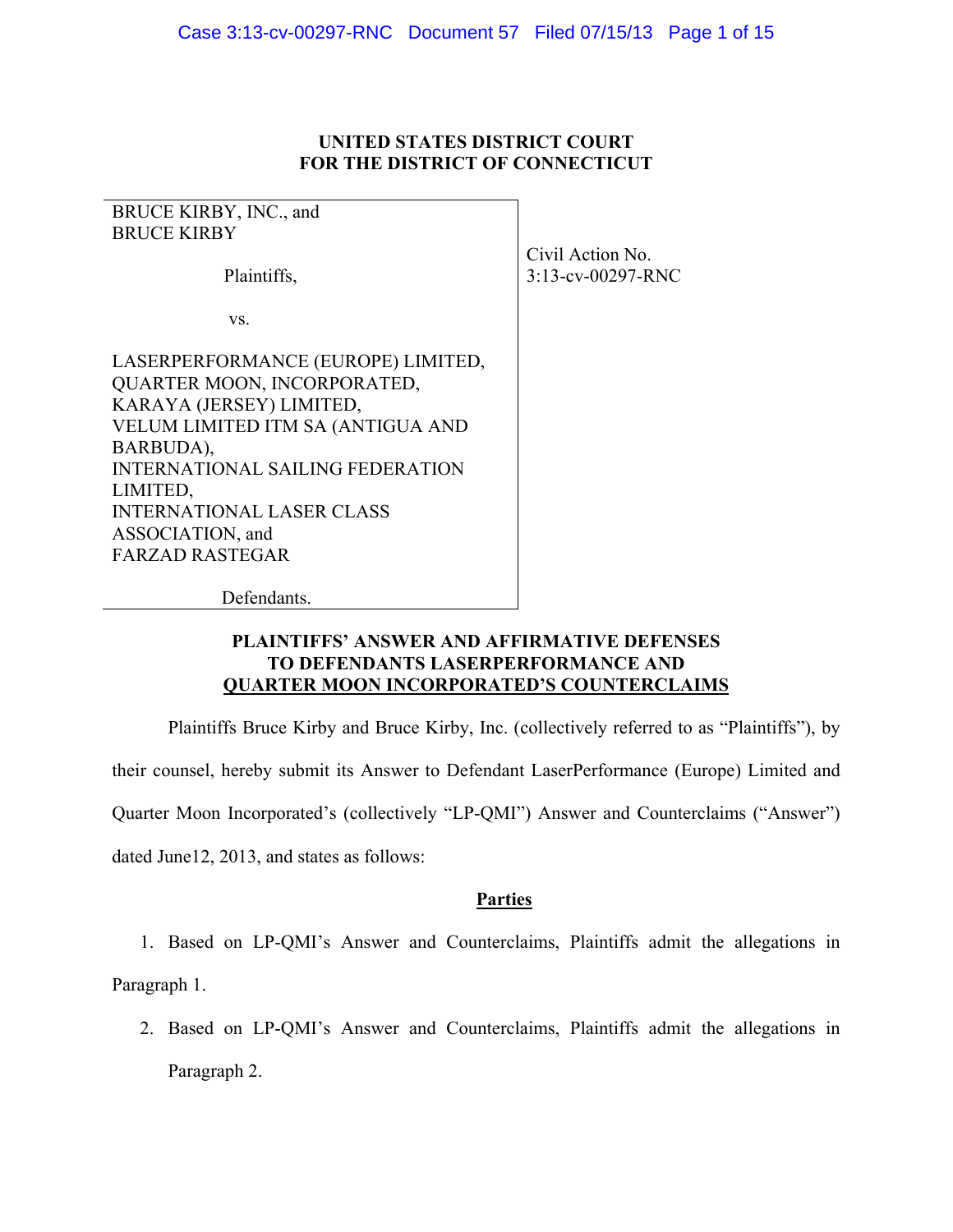- 3. Admitted.
- 4. Admitted.
- 5. Plaintiffs deny knowledge or information sufficient to form a belief as to the truth of the allegations in Paragraph 5.
- 6. Plaintiffs deny knowledge or information sufficient to form a belief as to the truth of the allegations in allegations in Paragraph 6.

# **Jurisdiction and Venue**

7. Admitted.

8. Plaintiffs admit that this Court has personal jurisdiction over Plaintiffs but denies the remaining allegations in Paragraph 8.

- 9. Admitted.
- 10. Admitted.

## **Foreign Law**

11. The allegations in Paragraph 11 purport to state conclusions of law to which no response is required.

## **Factual Background**

### **The 1983 Builder Agreement**

- 12. Refer to the 1983 Builder Agreement for its contents.
- 13. Admitted
- 14. Admitted
- 15. Refer to the referenced August 30, 1995 Agreement for its contents.

### **The 1989 Builder Agreement**

16. Refer to the 1989 Builder Agreement for its contents.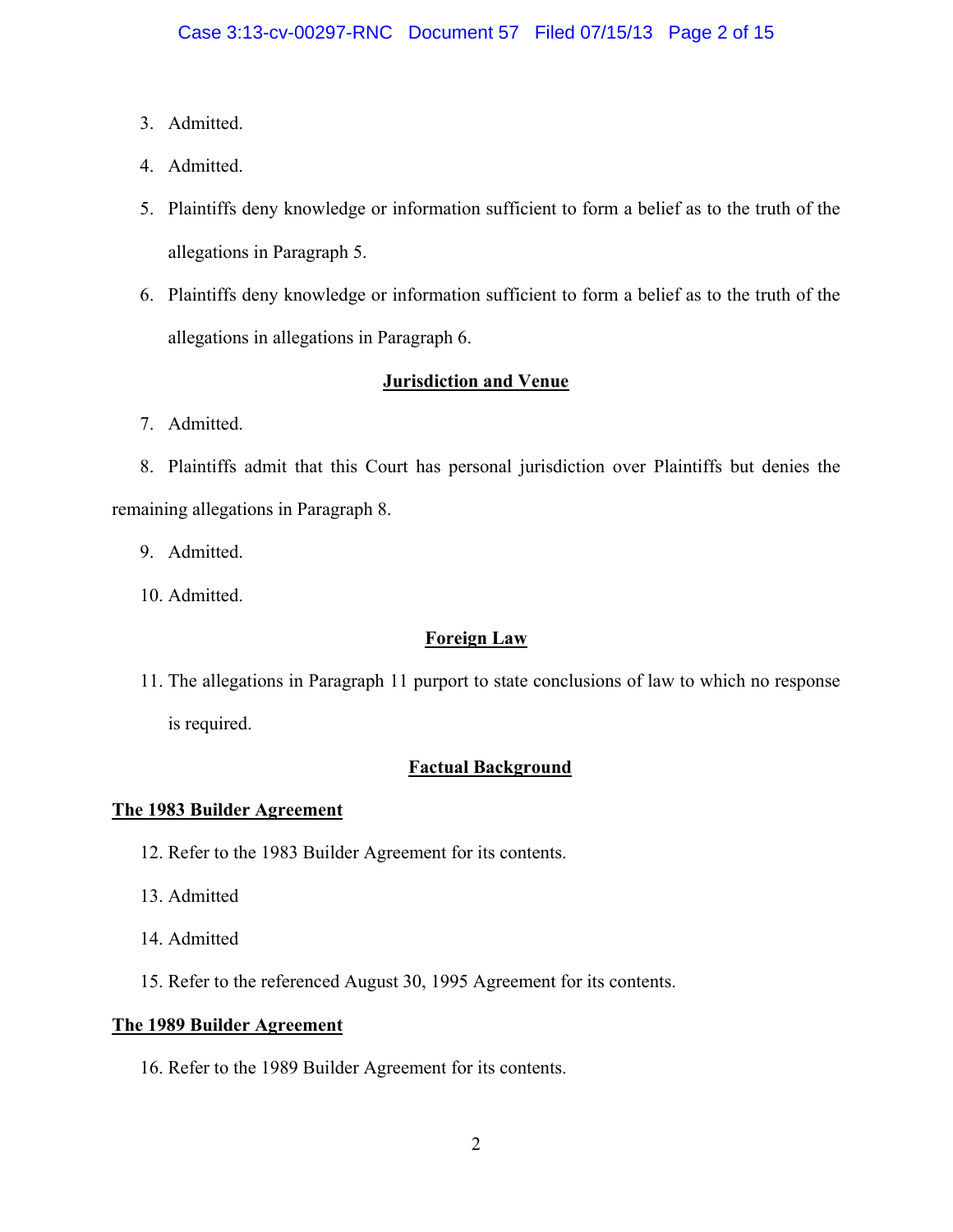## 17. Admitted

# **The LASER Trademark Owners**

18. The allegations in Paragraph 18 purport to state conclusions of law to which no response is required.

19. Plaintiffs admit that "Laser" is the common and generic name for the "Kirby Sailboat" in the sailing world and on information and belief admit the remaining allegations in Paragraph 19.

## **The 1983 ISAF Agreement**

- 20. Refer to the ISAF Agreement for its contents.
- 21. Admitted.

## **ISAF Plaques**

- 22. Plaintiffs deny knowledge or information sufficient to form a belief as to the truth of the allegations in Paragraph 22.
- 23. Plaintiffs deny knowledge or information sufficient to form a belief as to the truth of the allegations in Paragraph 23.

# **Global Sailing and PSA**

- 24. Plaintiffs deny knowledge or information sufficient to form a belief as to the truth of the allegations in Paragraph 24.
- 25. Plaintiffs deny knowledge or information sufficient to form a belief as to the truth of the allegations in Paragraph 25.

**Kirby, BKI, Global Sailing And PSA's Scheme To Destroy LaserPerformance And Quarter Moon** 

26. Plaintiffs deny knowledge or information sufficient to form a belief as to the truth of the

allegations in Paragraph 26.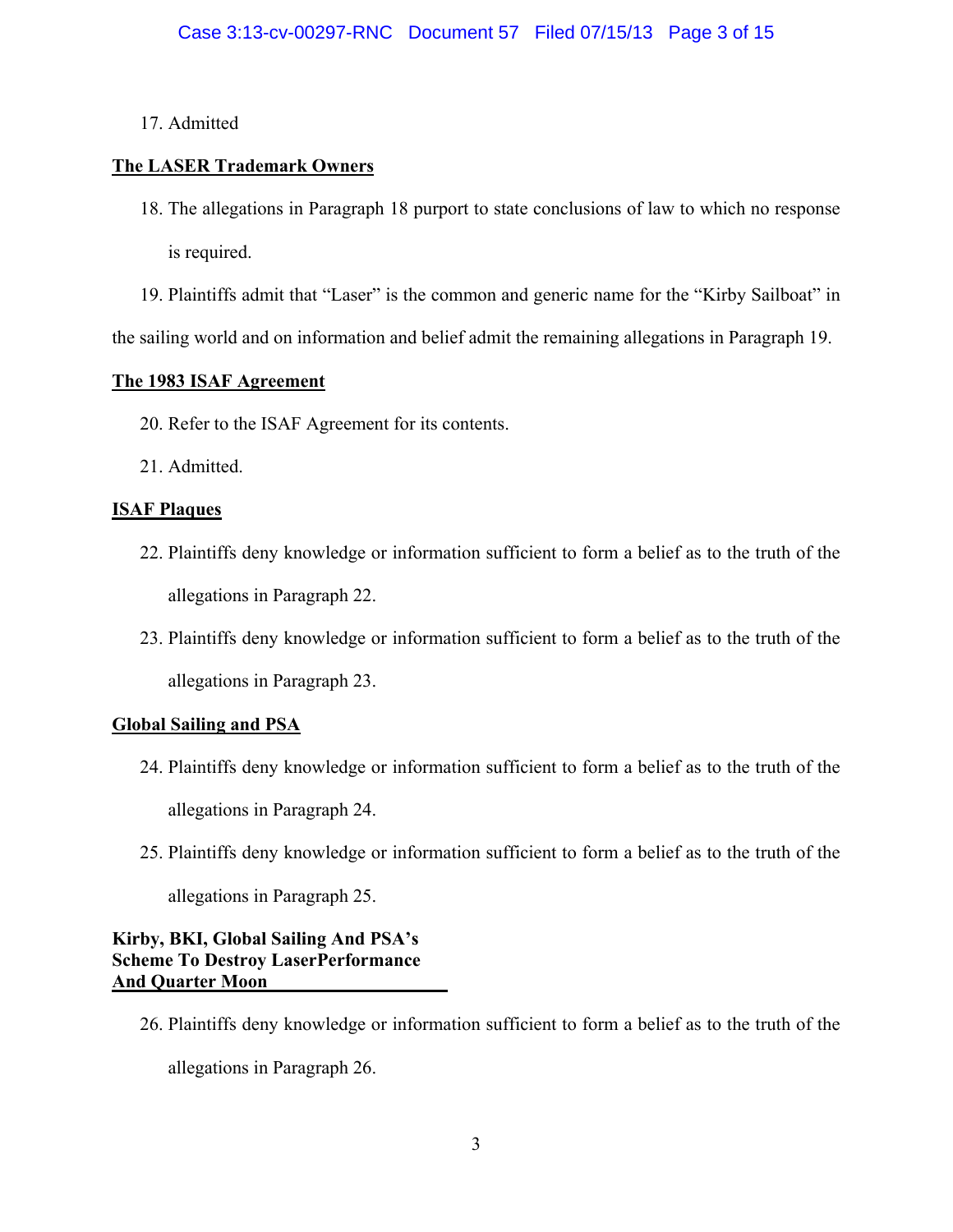#### Case 3:13-cv-00297-RNC Document 57 Filed 07/15/13 Page 4 of 15

- 27. Refer to the referenced June 25, 2008 agreement for its contents.
- 28. Refer to the referenced June 25, 2008 agreement for its contents.
- 29. Refer to the referenced June 25, 2008 agreement for its contents.
- 30. The allegations in Paragraph 30 purport to state conclusions of law to which no response is required.
- 31. Refer to the referenced January 19, 2009 document for its contents.
- 32. The allegations in Paragraph 32 purport to state conclusions of law to which no response is required.
- 33. Plaintiffs deny knowledge or information sufficient to form a belief as to the truth of the allegations in Paragraph 33; further certain allegations in Paragraph 33 purport to state conclusions of law to which no response is required.
- 34. Plaintiffs deny knowledge or information sufficient to form a belief as to the truth of the allegations in Paragraph 34; further certain allegations in Paragraph 34 purport to state conclusions of law to which no response is required.
- 35. Refer to the referenced May 10, 2010 notice for its contents.
- 36. Refer to the referenced February 2011 document for its contents.
- 37. Plaintiffs knowledge or information sufficient to form a belief as to the truth of the allegations in Paragraph 37; further certain allegations in Paragraph 37 purport to state conclusions of law to which no response is required.
- 38. Plaintiffs deny knowledge or information sufficient to form a belief as to the truth of the allegations in Paragraph 38; further the allegations in Paragraph 38 purport to state conclusions of law to which no response is required.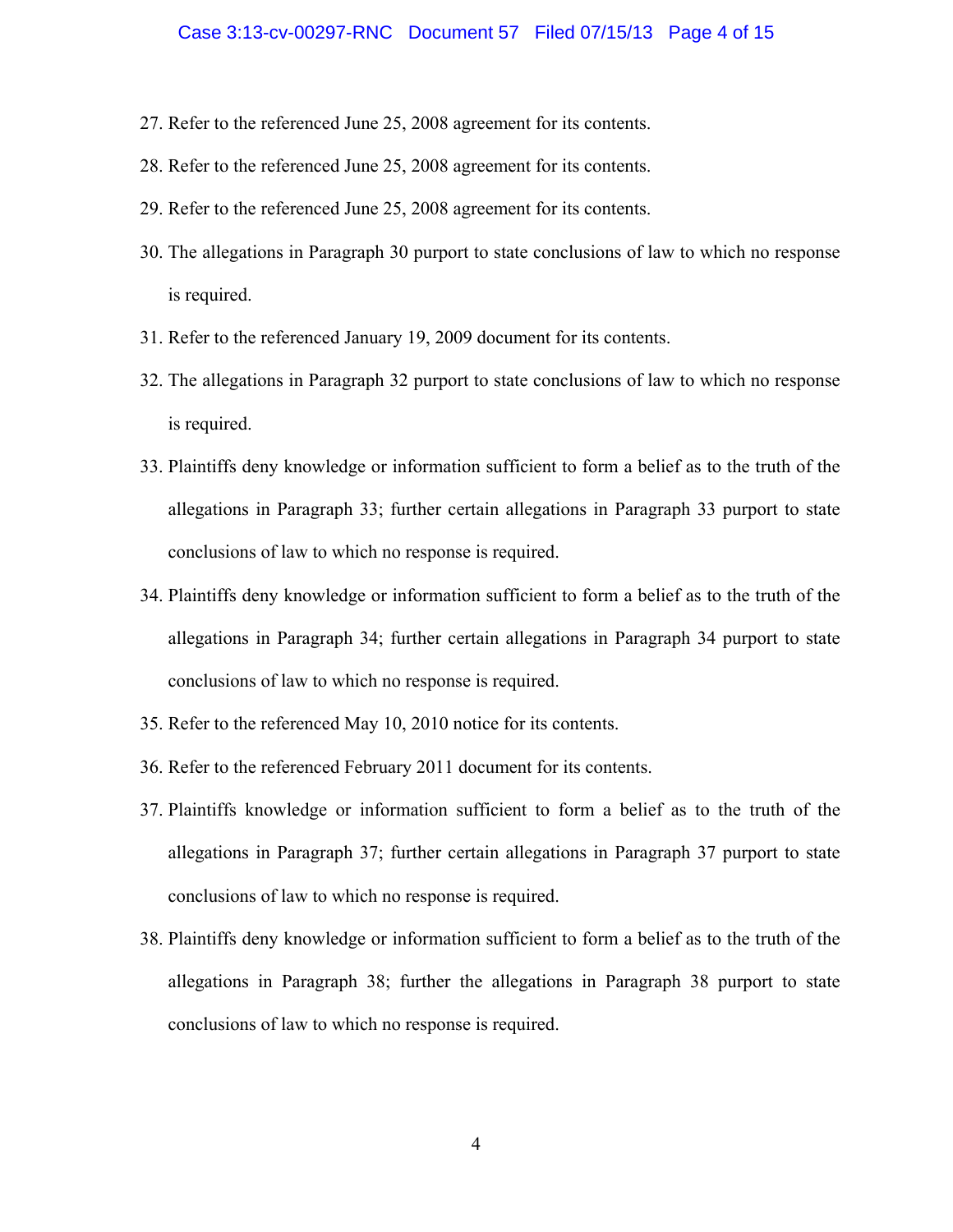- 39. Plaintiffs deny knowledge or information sufficient to form a belief as to the truth of the allegations in Paragraph 39; further the allegations in Paragraph 39 purport to state conclusions of law to which no response is required.
- 40. Plaintiffs deny knowledge or information sufficient to form a belief as to the truth of the allegations in Paragraph 40; further the allegations in Paragraph 40 purport to state conclusions of law to which no response is required.
- 41. Plaintiffs deny knowledge or information sufficient to form a belief as to the truth of the allegations in Paragraph 41; further the allegations in Paragraph 41 purport to state conclusions of law to which no response is required.
- 42. Plaintiffs admit that Kirby sent notices of termination to LaserPerformance and Quartermoon in 2012; the remaining allegations in Paragraph 42 purport to state conclusions of law to which no response is required.
- 43. Plaintiffs deny knowledge or information sufficient to form a belief as to the truth of the allegations in Paragraph 43; further the allegations in Paragraph 43 purport to state conclusions of law to which no response is required.
- 44. Plaintiffs deny knowledge or information sufficient to form a belief as to the truth of the allegations in Paragraph 44; further the allegations in Paragraph 44 purport to state conclusions of law to which no response is required.
- 45. Plaintiffs admit filing an application to register the LASER trademark on March 14, 2013; the remaining allegations in Paragraph 45 purport to state conclusions of law to which no response is required.
- 46. Plaintiffs admit filing this lawsuit in April 2013; Plaintiffs deny that Mr. Whitmyer acts for Global Sailing; Plaintiffs refer to the First Amended Complaint for its contents; the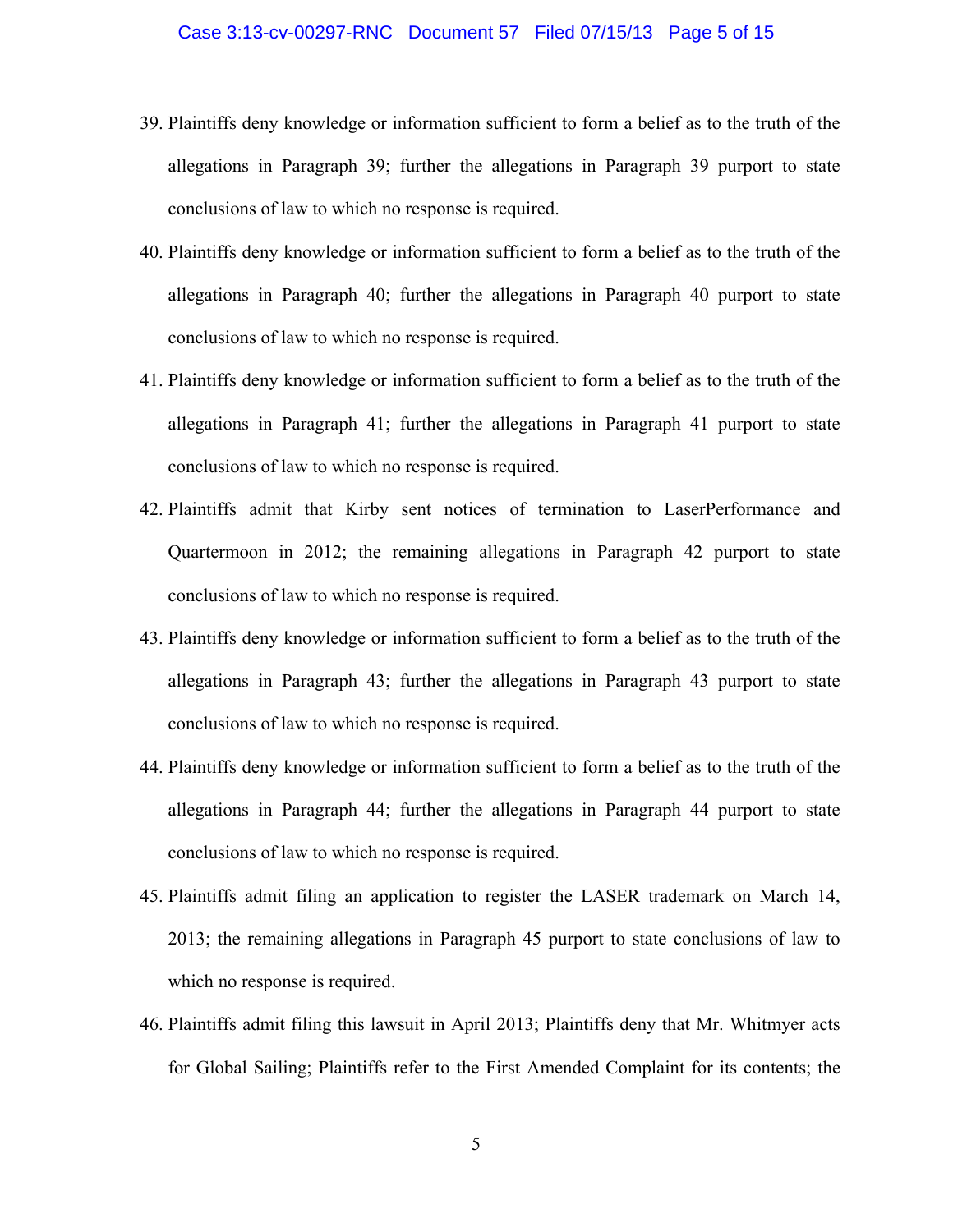### Case 3:13-cv-00297-RNC Document 57 Filed 07/15/13 Page 6 of 15

remaining allegations in Paragraph 46 purport to state conclusions of law to which no response is required.

### **The End Game: "The Kirby Torch"**

- 47. Plaintiffs admit that a new class of sailboat called the "Kirby Torch" exists; Plaintiffs deny the remaining allegations in Paragraph 47.
- 48. Plaintiffs deny the allegations in Paragraph 48 because they have conducted no advertising for the Kirby Torch; Plaintiffs deny knowledge or information sufficient to form a belief as to the truth of the allegations in Paragraph 48 that relate to other entities.
- 49. The allegations in Paragraph 49 purport to state conclusions of law to which no response is required.
- 50. Plaintiffs admit to making public complaints made by consumers regarding boats sold under the Laser designation by LaserPerformance and Quartermoon; Plaintiffs deny the remaining allegations in Paragraph 50.
- 51. The allegations in Paragraph 51 purport to state conclusions of law to which no response is required.

## **Kirby Revealed The Construction Manual To The Public In Violation Of His Agreement To Keep It Confidential**

- 52. Plaintiffs admit that Bruce Kirby, as the owner of the Kirby Sailboat design, as well as other parties developed the Construction Manual; the remaining allegations of Paragraph 52 purport to state conclusions of law to which no response is required.
- 53. Refer to the referenced November 2005 Agreement for its contents and signatories.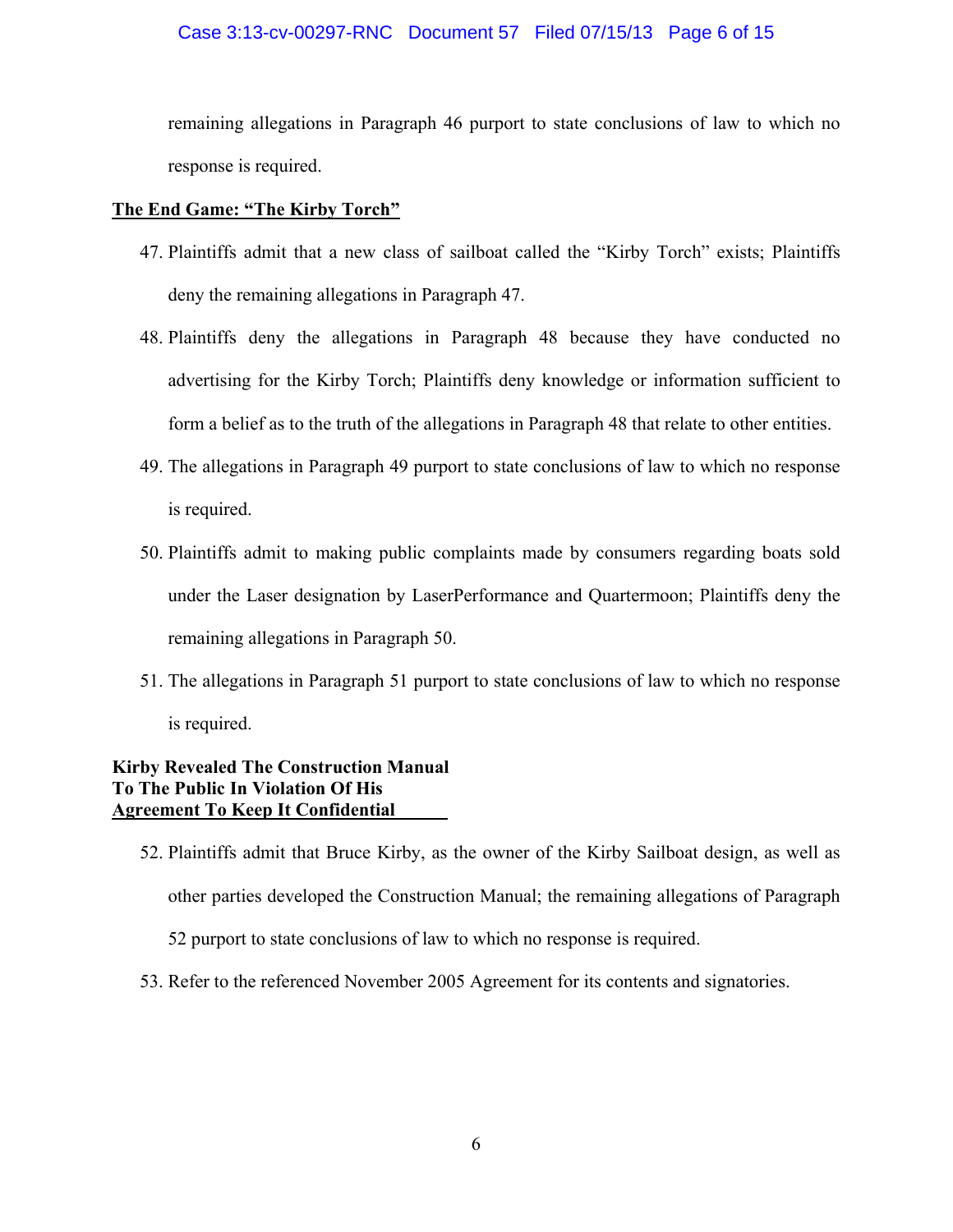- 54. Refer to the referenced November 2005 Agreement for its contents and signatories; The remaining allegations of Paragraph 54 purport to state conclusions of law to which no response is required.
- 55. Refer to the referenced November 2005 Agreement for its contents.
- 56. Plaintiffs admit that a copyright application for the Construction Manual and deposit copy were filed on June 21, 2007 with the United States Copyright Office; Plaintiffs deny the remaining allegations in Paragraph 56, except those that purport to state conclusions of law, to which no response is required.
- 57. Plaintiffs deny the allegations in Paragraph 57 except those that purport to state conclusions of law, to which no response is required; Plaintiffs deny knowledge or information sufficient to form a belief as to the truth of the allegations in Paragraph 57 that refer to unidentified third parties.

**LaserPerformance And Quarter Moon Overpaid Royalties To Kirby, BKI And Global Sailing** 

- 58. Refer to the 1983 Builder Agreement and the 1989 Builder Agreement for their contents.
- 59. Denied, except those allegations that purport to state conclusions of law, to which no response is required.

**Kirby, BKI And Global Sailing's Efforts To Intimidate ISAF, ILCA, LaserPerformance And Quarter Moon** 

- 60. Plaintiffs deny the allegations in Paragraph 60.
- 61. Plaintiffs deny the allegations in Paragraph 61.
- 62. Plaintiffs admit that ISAF was notified of the sale and assignment to GSL and subsequently denied approval of the transfer; Plaintiffs deny knowledge or information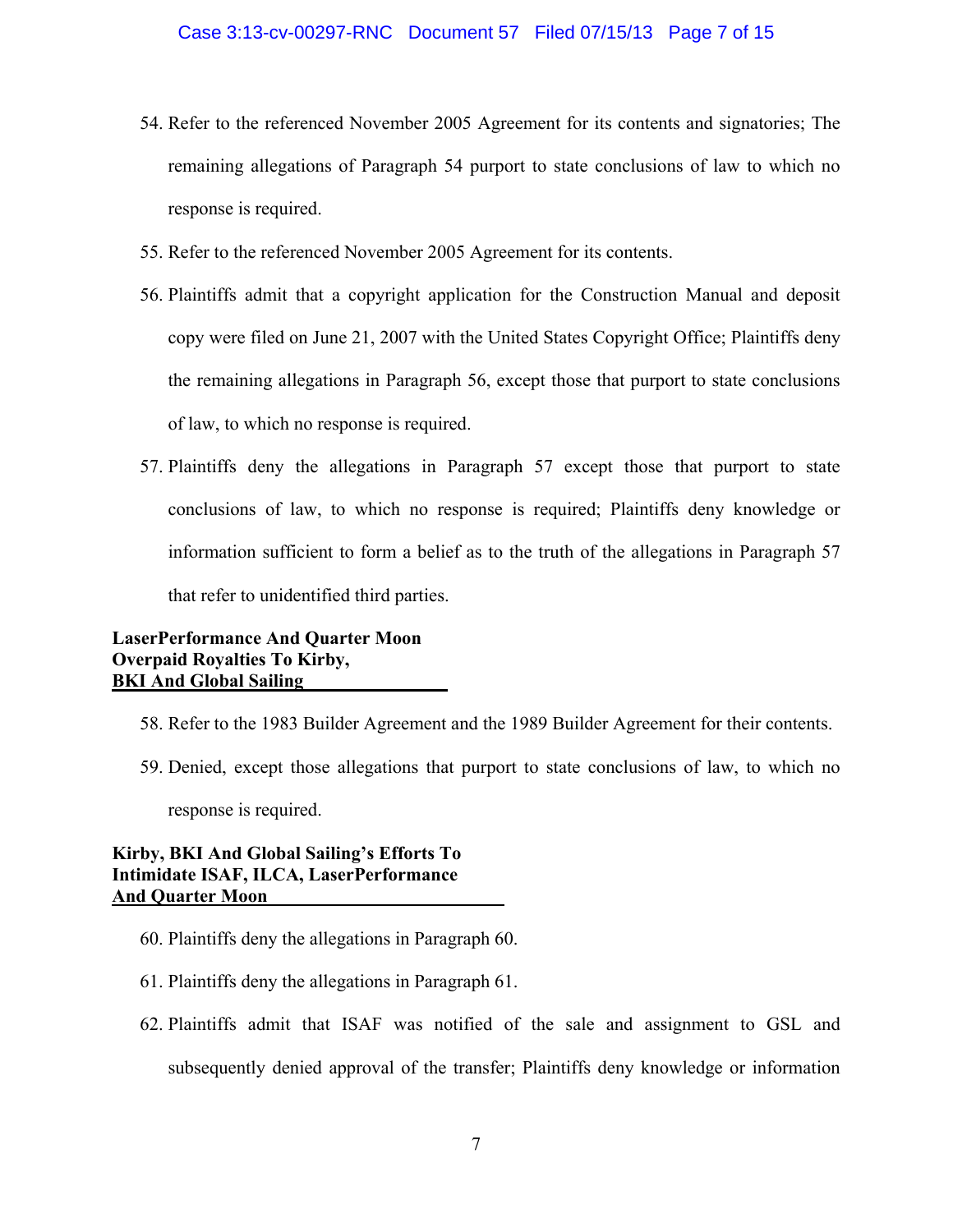#### Case 3:13-cv-00297-RNC Document 57 Filed 07/15/13 Page 8 of 15

sufficient to form a belief as to the truth of the allegations in Paragraph 62 that refer to ISAF's motivations.

- 63. Plaintiffs deny knowledge or information sufficient to form a belief as to the truth of the allegations in Paragraph 63.
- 64. Plaintiffs deny knowledge or information sufficient to form a belief as to the truth of the allegations in Paragraph 64.
- 65. Plaintiffs admit a new class of sailboat called the "Kirby Torch" exists; Plaintiffs deny knowledge or information sufficient to form a belief as to the truth of the remaining allegations in Paragraph 65.
- 66. Refer to the First Amended Complaint for its contents and parties to this lawsuit; Plaintiffs deny knowledge of information sufficient to form a belief as to the truth of the remaining allegations in Paragraph 66.

### **Kirby, BKI And Global Sailing Have Refused To Resolve The Issues Affecting The Laser Class**

- 67. Plaintiffs deny the allegations in Paragraph 67.
- 68. Plaintiffs admit that a suggestion of mediation was made in January 2013 but deny knowledge of information sufficient to form a belief as to the truth of the remaining allegations in Paragraph 68.
- 69. Plaintiffs deny the allegations in Paragraph 69
- 70. Plaintiffs admit that ILCA and ISAF are compelled to answer for their actions as set forth in the First Amended Complaint; Plaintiffs deny the remaining allegations in Paragraph 70, except those that purport to state conclusions of law, to which no response is required.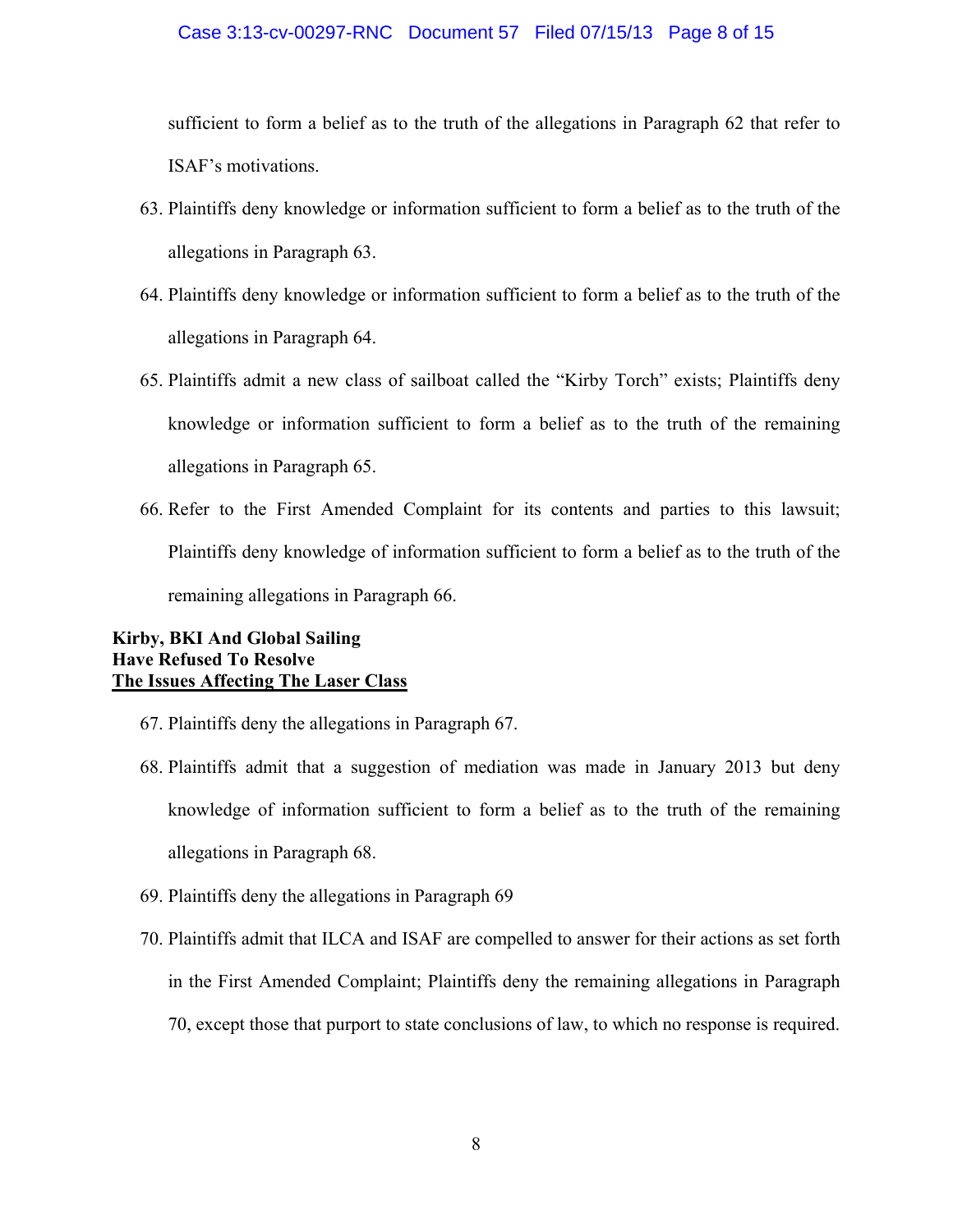### **FIRST COUNTERCLAIM Declaratory Judgment That Kirby And BKI Have No Rights Under The Builder Agreements (against Kirby And BKI)**

71. Plaintiffs incorporate by reference the responses to Paragraphs 1 through 70 of this answer to counterclaims.

72. Refer to the referenced June 2008 agreement for its contents.

73. Plaintiffs deny knowledge of information sufficient to form a belief as to the truth of the

remaining allegations in Paragraph 73.

74. Plaintiffs deny the allegations in Paragraph 74.

- 75. Paragraph 75 purports to state conclusions of law to which no response is required.
- 76. Plaintiffs deny that defendants-counterclaim plaintiffs are entitled to the relief requested.

## **SECOND COUNTERCLAIM Declaratory Judgment That Kirby And BKI Have No Rights In The "Bruce Kirby" Name Or Trademark (against Kirby And BKI)**

77. Plaintiffs incorporate by reference the responses to Paragraphs 1 through 76 of this answer to counterclaims.

- 78. Refer to the referenced June 2008 agreement for its contents.
- 79. Plaintiffs deny the allegations in Paragraph 79.

80. Refer to the First Amendment Complaint for its contents and claims; Plaintiffs deny the

remaining allegations in Paragraph 80.

- 81. Paragraph 81 purports to state conclusions of law to which no response is required.
- 82. Plaintiffs deny that defendants-counterclaim plaintiffs are entitled to the relief requested.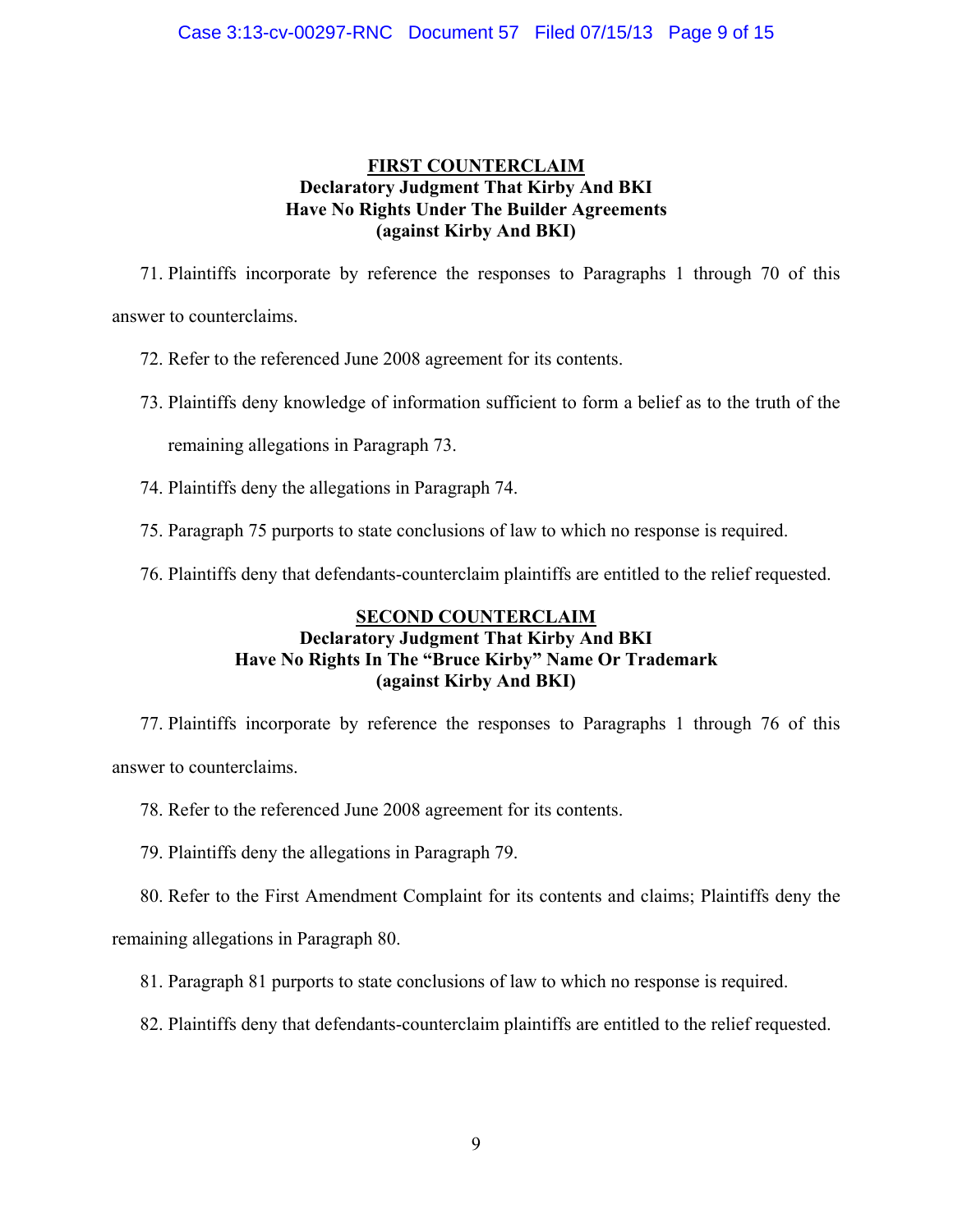### **THIRD COUNTERCLAIM Tortious Interference With Business Relations (Against Kirby, BKI, Global Sailing And PSA)**

83. Plaintiffs incorporate by reference the responses to Paragraphs 1 through 82 of this answer to counterclaims.

84. Plaintiffs deny knowledge of information sufficient to form a belief as to the truth of the remaining allegations in Paragraph 84.

85. Plaintiffs deny knowledge of information sufficient to form a belief as to the truth of the

remaining allegations in Paragraph 85.

- 86. Plaintiffs deny the allegations in Paragraph 86.
- 87. Plaintiffs deny the allegations in Paragraph 87.
- 88. Plaintiffs deny the allegations in Paragraph 88.
- 89. Plaintiffs deny the allegations in Paragraph 89.
- 90. Plaintiffs deny the allegations in Paragraph 90.
- 91. Plaintiffs deny the allegations in Paragraph 91.
- 92. Plaintiffs deny that defendants-counterclaim plaintiffs are entitled to the relief requested.

### **FOURTH COUNTERCLAIM Conspiracy To Tortiously Interfere With Business Relations (Against Kirby, BKI, Global Sailing And PSA)**

93. Plaintiffs incorporate by reference the responses to Paragraphs 1 through 92 of this answer to counterclaims.

- 94. Plaintiffs deny the allegations in Paragraph 94 except those allegations that purport to state conclusions of law to which no response is required.
- 95. Plaintiffs deny the allegations in Paragraph 95.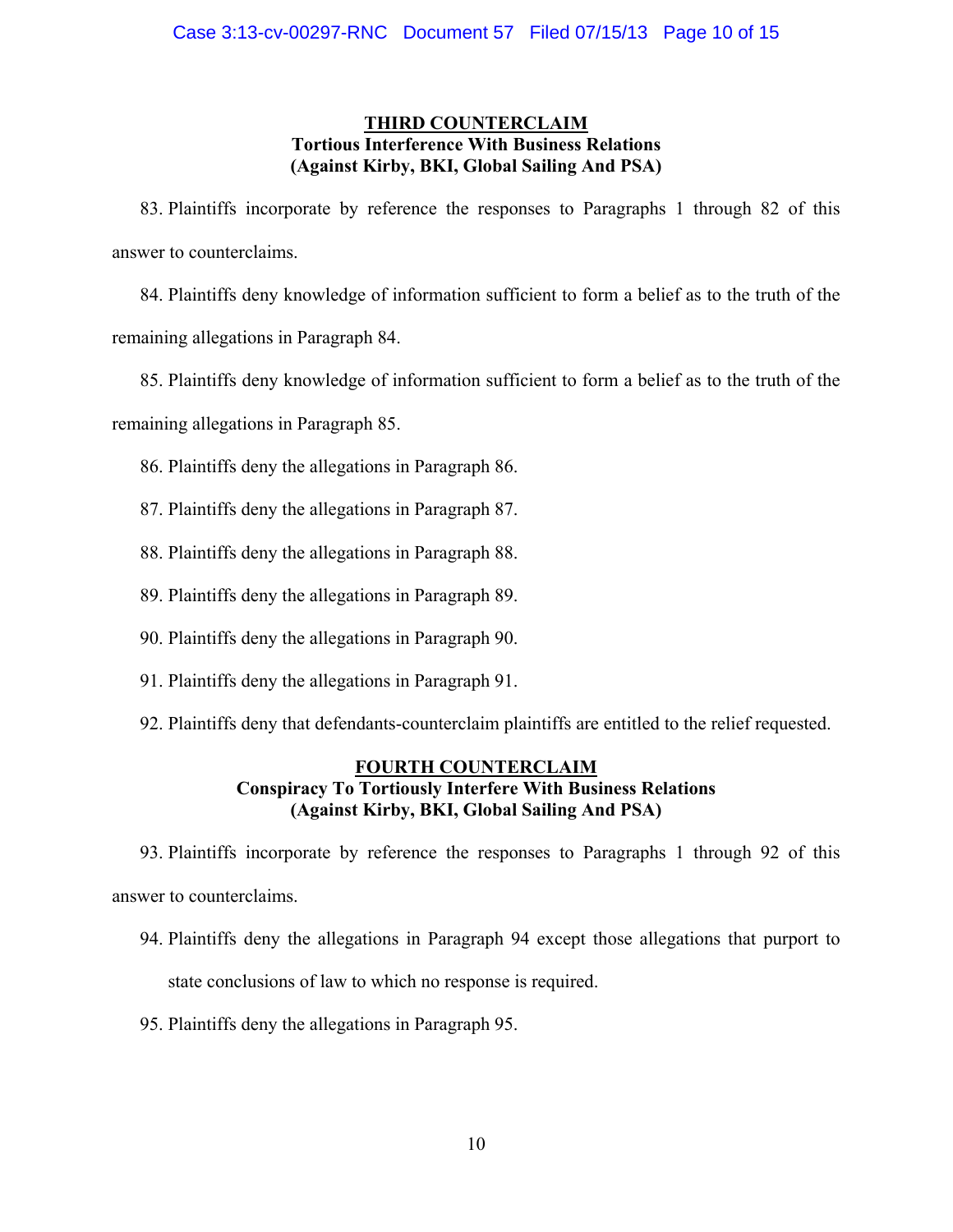#### **FIFTH COUNTERCLAIM Violation of the Connecticut Unfair Trade Practices Act (By Quarter Moon Against Kirby, BKI, Global Sailing And PSA)**

96. Plaintiffs incorporate by reference the responses to Paragraphs 1 through 95 of this answer to counterclaims.

97. Plaintiffs deny the allegations in Paragraph 97,  $(a) - (c)$ .

98. Plaintiffs deny the allegations in Paragraph 98 except those allegations that purport to state conclusions of law, to which no response is required.

99. Plaintiffs deny the allegations in Paragraph 99 except those allegations that purport to state conclusions of law, to which no response is required.

100. Plaintiffs deny the allegations in Paragraph 100 except those allegations that purport to state conclusions of law, to which no response is required.

101. Plaintiffs deny the allegations in Paragraph 101.

### **SIXTH COUNTERCLAIM Breach Of The 1983 Builder Agreement (By LaserPerformance Against Kirby, BKI And Global Sailing)**

102. Plaintiffs incorporate by reference the responses to Paragraphs 1 through 101 of this answer to counterclaims.

103. Refer to the 1983 Builder Agreement for its contents.

104. Plaintiffs admit that LaserPerformance paid royalties for a period of time, after which it ceased payment, giving rise to this lawsuit.

105. The allegations of Paragraph 105 purport to state legal conclusions to which no response is required.

106. Plaintiffs deny the allegations in Paragraph 106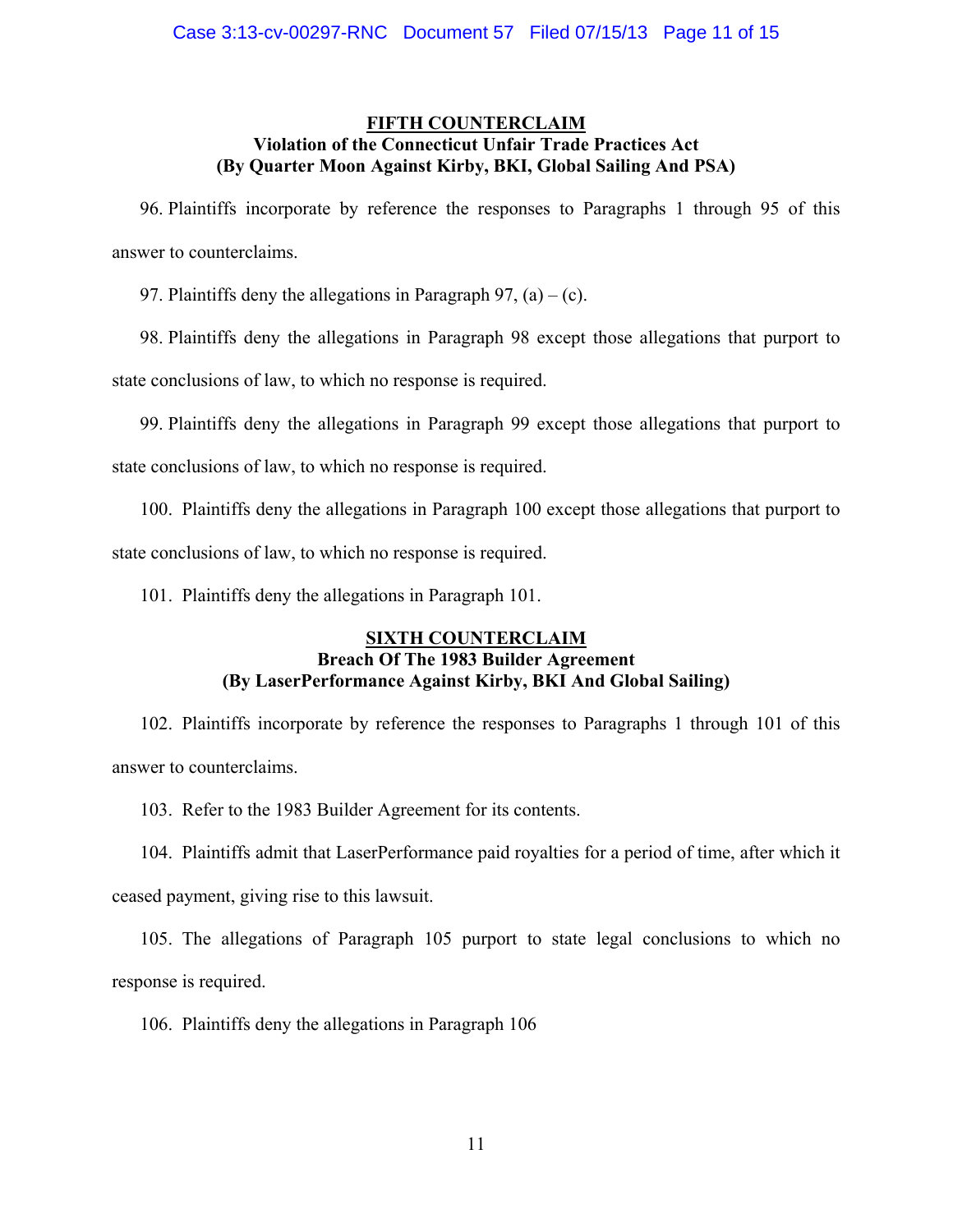### **SEVENTH COUNTERCLAIM Breach Of The 1989 Builder Agreement (By Quarter Moon Against Kirby, BKI And Global Sailing)**

107. Plaintiffs incorporate by reference the responses to Paragraphs 1 through 106 of this answer to counterclaims.

108. Refer to the 1989 Builder Agreement for its contents.

109. Plaintiffs admit that Quartermoon paid royalties for a period of time, after which it ceased payment, giving rise to this lawsuit.

110. Paragraph 110 purports to state conclusions of law to which no response is required.

111. Plaintiffs deny the allegations in Paragraph 111.

### **EIGHTH COUNTERCLAIM Breach Of The November 2005 Agreement (Against Kirby And BKI)**

112. Plaintiffs incorporate by reference the responses to Paragraphs 1 through 111 of this answer to counterclaims.

113. Refer to the November 2005 Agreement for its contents and signatories.

114. Refer to the November 2005 Agreement for its contents.

115. Plaintiffs deny knowledge of information sufficient to form a belief as to the truth of the allegations in Paragraph 115.

116. Plaintiffs deny the allegations in Paragraph 116 except those allegations that purport to state conclusions of law, to which no response is required.

117. Plaintiffs deny the allegations in Paragraph 117.

118. Plaintiffs deny the allegations in Paragraph 118.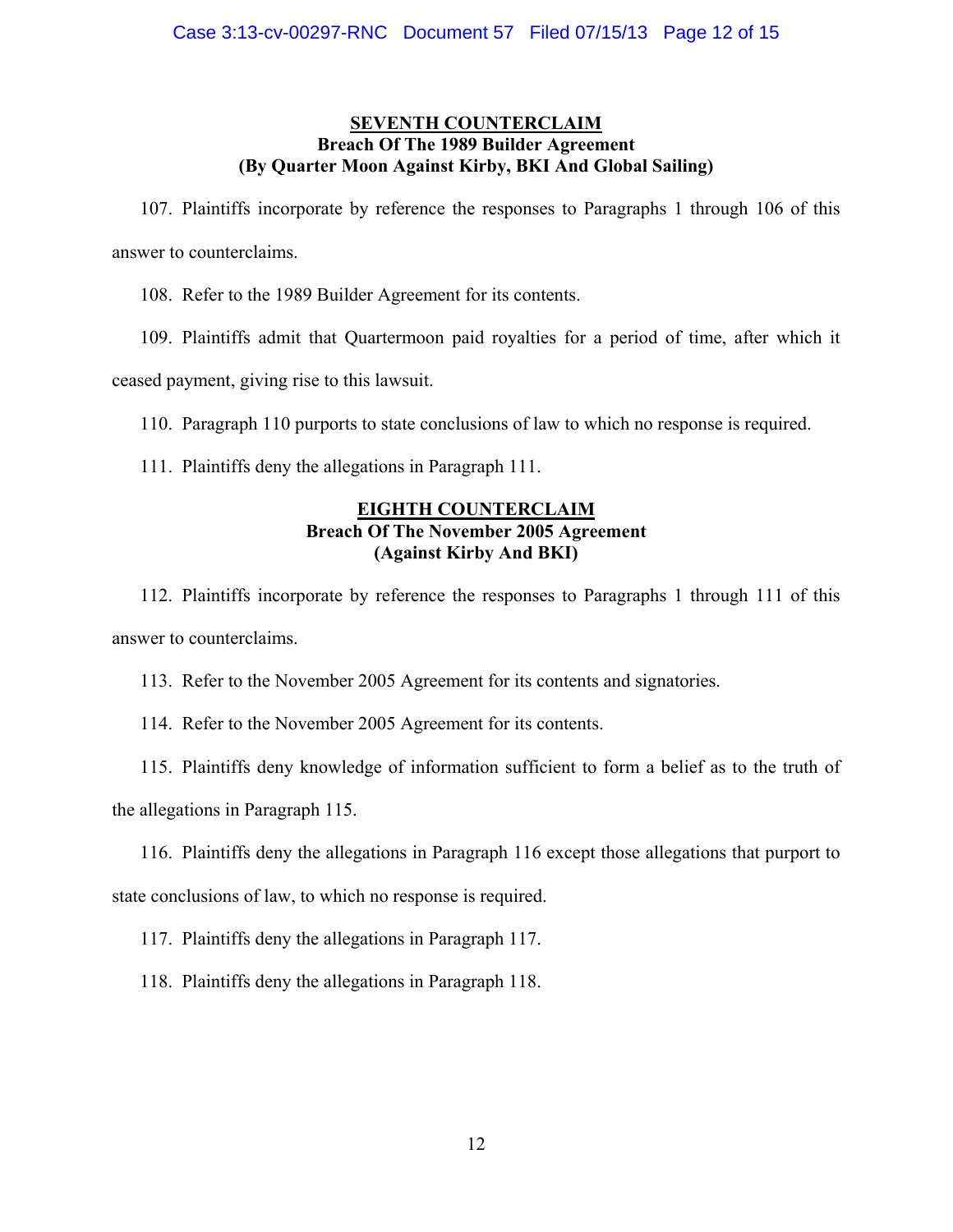### **NINTH COUNTERCLAIM Unjust Enrichment (Against Kirby, BKI And Global Sailing)**

119. Plaintiffs incorporate by reference the responses to Paragraphs 1 through 118 of this answer to counterclaims.

120. Plaintiffs deny the allegations in Paragraph 120.

121. Plaintiffs deny the allegations in Paragraph 121.

### **General Denial**

122. Plaintiffs deny all allegations not specifically admitted.

123. Plaintiffs deny that that defendants-counterclaim plaintiffs are entitled to any relief identified in the Prayer for Relief  $(a) - (k)$ .

### **Affirmative Defense to Counterclaims**

 Plaintiffs set forth the following affirmative defense and do not intend to limit their ability to allege any and all additional defenses not presently known that may be revealed during the conduct of discovery in this case.

### **First Affirmative Defense**

 One or more of Defendant counter-plaintiffs' claims fail to state a claim upon which relief may be granted.

### **Second Affirmative Defense**

 One or more of Defendant counter-plaintiffs' claims are barred by the doctrines of laches, acquiescence, or estoppel.

### **Third Affirmative Defense**

 One or more of Defendant counter-plaintiffs' claims are barred by the doctrine of unclean hands.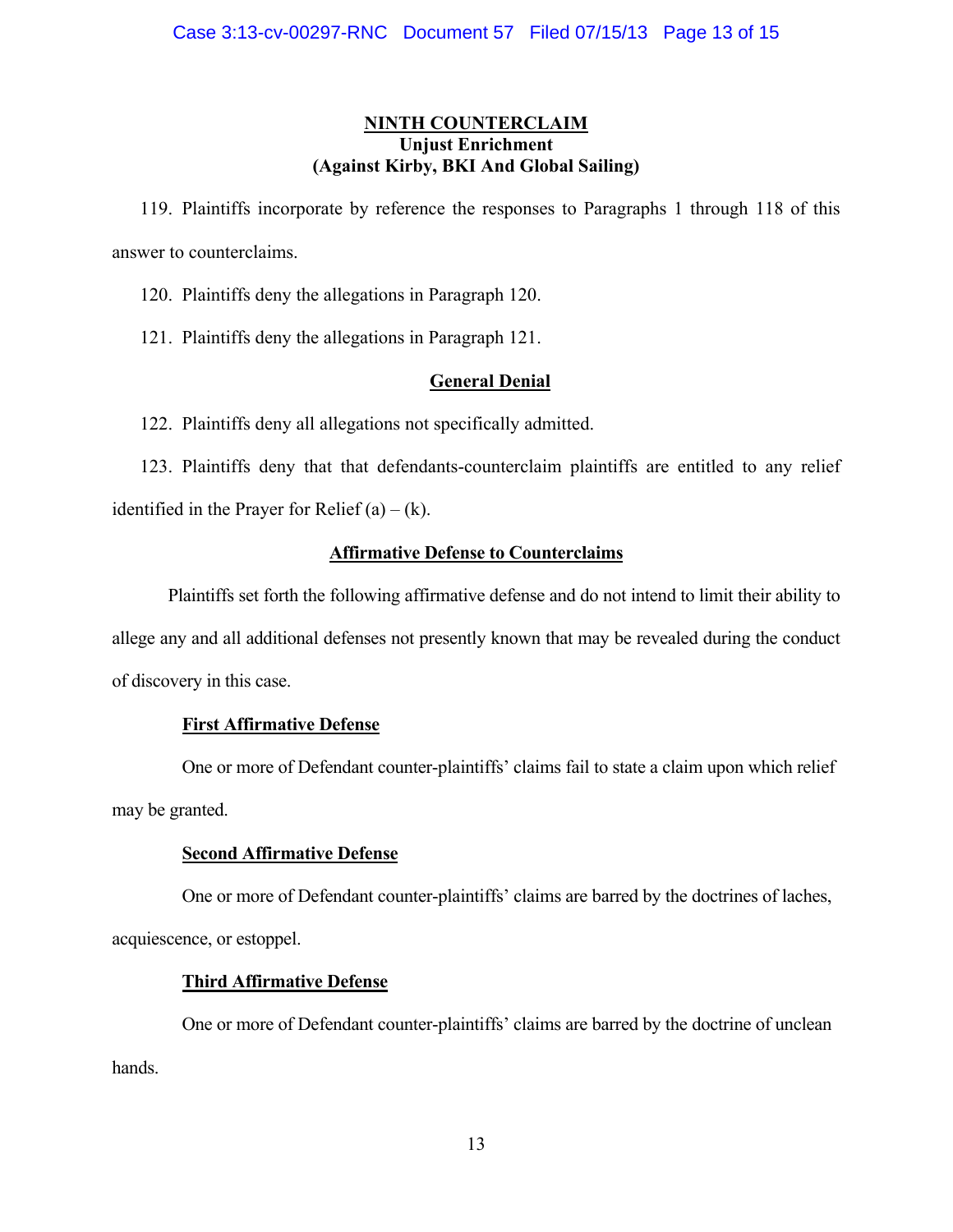### **Fourth Affirmative Defense**

 Defendant counter plaintiffs have failed to mitigate any damages they claim to have incurred.

Respectfully submitted,

July 15, 2013 */s/ Wesley W. Whitmyer, Jr.*  Wesley W. Whitmyer, Jr., ct03509 Andy I. Corea, ct25925 Brian L. Repper, ct28225 ST. ONGE STEWARD JOHNSTON & REENS LLC 986 Bedford Street Stamford, Connecticut 06905-5619 Telephone: (203) 324-6155 Facsimile: (203) 327-1096 Email: litigation@ssjr.com

ATTORNEYS FOR PLAINTIFFS